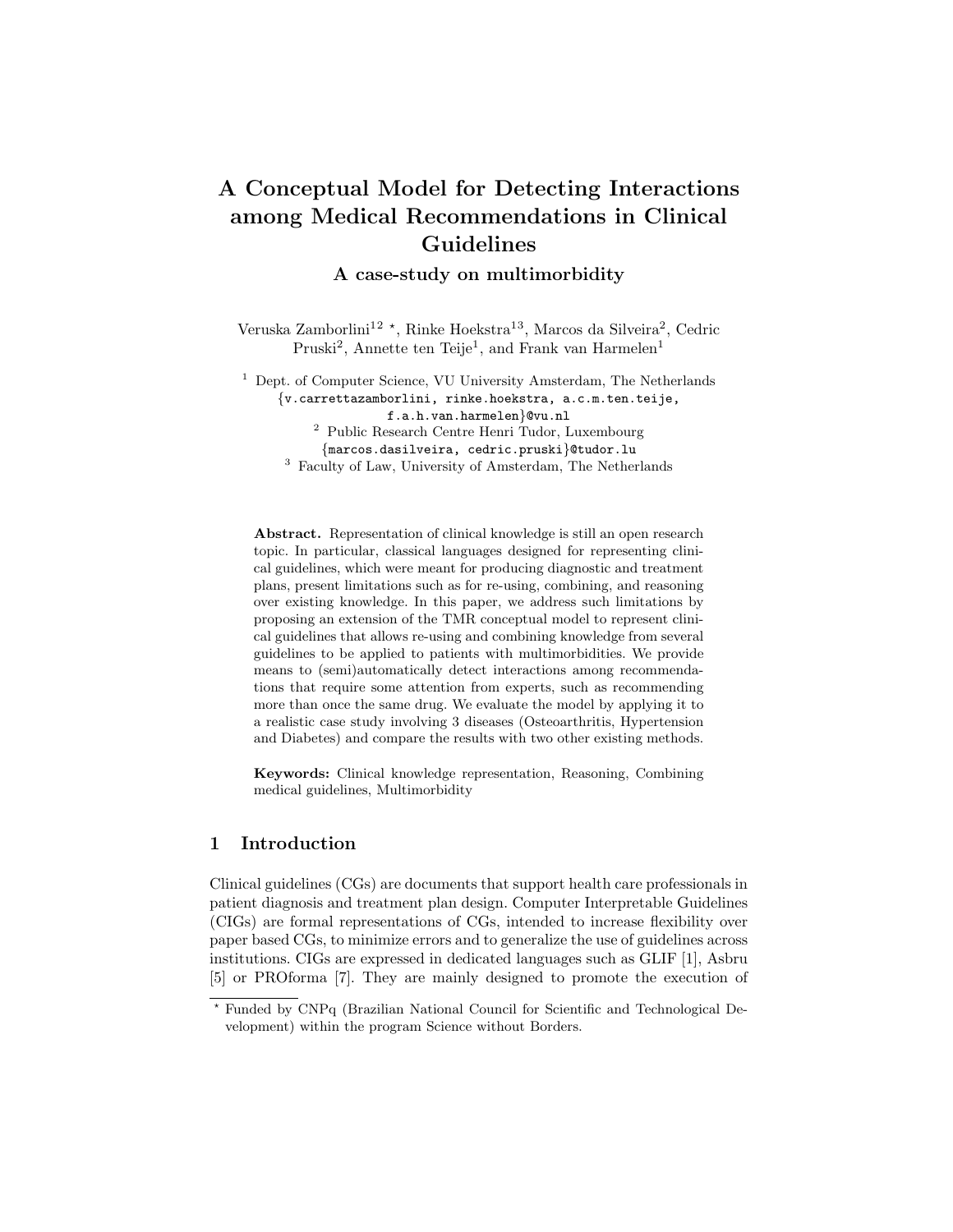CIGs, i.e. to apply them to patient data for supporting diagnostics or treatment plans.

Unfortunately, these CIG languages are not flexible enough to support cases where (parts of) multiple guidelines need to be combined to handle situations where a patient suffers from several diseases, called *multimorbidity*. For instance, Aspirin is recommended as anti-platelets to patients diagnosed with Transient Ischemic Attack. On the other hand, Aspirin is not recommended (admonished) for Duodenal Ulcer patients to avoid increasing the risk of bleeding. Existing CIG-based approaches CIGs fail to detect such conflicts automatically [3, 4].

In previous work [8], we introduced a conceptual model (TMR) that increases the reasoning capabilities of CIGs. The model relies on a refined definition of the notions of recommendation, transition, care action type and situation type. TMR paves the way towards an automatic identification of potential conflicts or interactions that can happen when merging guidelines, but it requires additional features to fully automatize the identification process. In this paper we provide an extension of the TMR model, called TMR4I, that allows automatic detection of interactions among recommendations that require some attention from experts, such as recommending more than once the same drug. We evaluate our model by applying it on a realistic case study that involves three guidelines concerning Osteoarthritis (OA), Hypertension (HT) and Diabetes (DB). We further show the added value of our model by comparing to existing approaches [3, 4].

The remainder of this paper is structured as follows: Section 2 discusses related work. Section 3 introduces the preliminaries, including the concepts of the TMR model that underlie TMR4I. Section 4 presents the TMR4I extension. Section 5 describes our case study for multimorbidity. Section 6 discusses the results and outlines future work.

#### 2 Related Work

Different CIG description languages were proposed to represent clinical knowledge (PROforma [7], GLIF [1], Asbru [5], etc.). Since the main focus of these languages was set on guideline execution, they have some limitations mainly related to the interoperability (CIG cannot be mixed), semantics (free text is often used to describe conditions and actions) and reasoning capabilities (e.g., the inference of new actions or restrictions is not supported)  $[2, 6]$ .

The increasing demand for clinical decision support systems (CDSS) that assist healthcare professional to define treatments for multimorbid patients highlights the limitations of classical CIG languages and indicates the necessity for new formalisms or for adapting existing ones. In [8], we have reviewed existing approaches for merging treatments plans or guidelines and we categorized them into: (i) guideline-level verification, (ii) on-prescription verification, (iii) after-prescription verification and (iv) on-treatment-execution verification. As re-usability is one of our major concerns, we focused on approaches of the first category. In this paper we are particularly interested in approaches addressing the multimorbidity problem which consists of combining recommendations re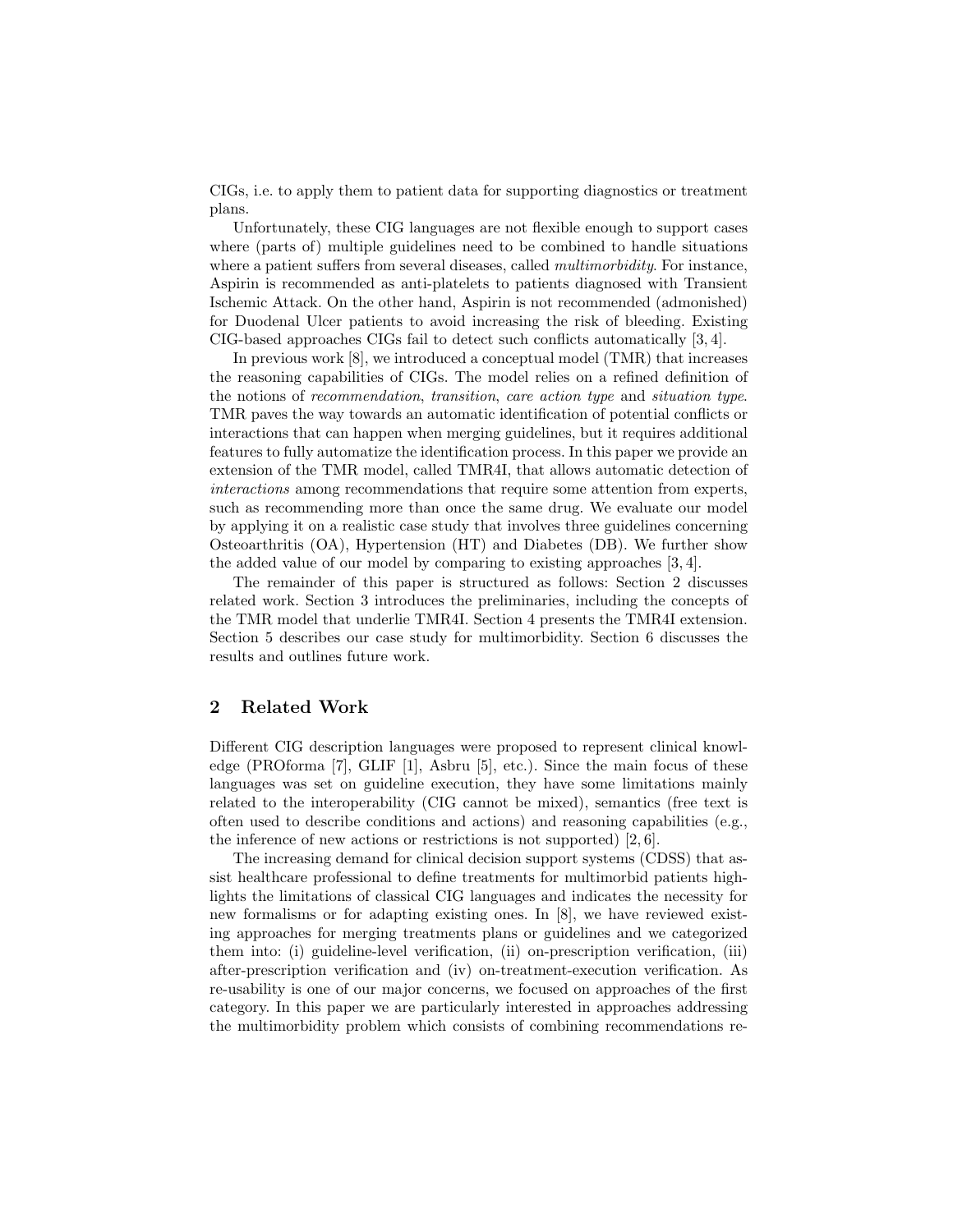garding more than two diseases taken from their respective guidelines. In this context, the works done by Jafarpour [3] and Lopez-Vallverdu et.al [4] stand out.

Lopez-Vallverdu's approach [4] relies on *Rules* and *Actions* that regards administration of drugs, and adopts a standard terminology called ATC (Anatomical Therapeutic Chemical Classification System for drugs<sup>4</sup>). Therefore, using knowledge available in clinical guidelines, they manually built "knowledge units" for pairwise combination of three diseases: Hypertension, Diabetes Mellitus and Heart Failure. Those knowledge units regards the co-existence of incompatible drugs (drug-drug interaction), the existence of a drug incompatible to a disease (drug-disease interaction) and the absence of a drug necessary for a combination of diseases. Based on these units, they manually built a minimal set of combination rules in the format pre-condition : condition  $\rightarrow$  action, where the first one regards the diseases, the second regards the presence or absence of drug recommendations for each disease, and the latter regards recommendations for adding, removing or replacing drugs. Although it is not clear from the knowledge format whether it is limited to two diseases, the strategy adopted by the authors for addressing the three aforementioned diseases is by pairwise combining them. Moreover, the manual identification of the interactions and their solutions is in itself a limiting factor for combining multiple diseases. Their approach is implemented in a proprietary system for combining treatments.

Jafarpour's approach [3] defines both (i) a OWL+SWRL based formalism for representing and executing CIGs (CPG-DKO) and (i) an OWL+SWRL based formalism for combining two CIGs. The latter defines Constraints (rules) as entities that relates pairs of interacting Tasks (actions). Therefore, for each pair of CIGs the potential conflicts or interactions are manually represented, together to their solution, by instantiating different types of constraints, for instance avoid repeating tasks, reusing test results, defining time-constraints or replacing tasks. This approach is then limited to pairwise combination of tasks within two CIGs, although several CIGs can be executed together. They apply their approach in a number of case studies, including one for combining OA+HT+DB. Section 5 presents more details about this approach.

Although both approaches introduce features for expressing the interactions and their solutions, both formalisms are still not expressive enough to support the automatic detection of inconsistencies like having "administer insulin" and "avoid administering insulin" since both rely on a textual expression of the care actions and the features linked to it. They assume that all potential inconsistencies are manually detected by domain experts and rules are created to deal with them, often introducing new recommendations to address the conflict. Moreover, the introduction of new recommendations requires further verification to check for eventual new conflicts that could arise. If all potential conflicts need to be solved by adding rules, it may lead to a combinatorial explosion of rules. This in turn, increases the complexity of detecting conflicting rules; especially if the verification is done manually by experts. Jafarpour defines SWRL rules that allow automatically detecting specific time/priority-related conflicts between pairs

<sup>4</sup> http://www.whocc.no/atc/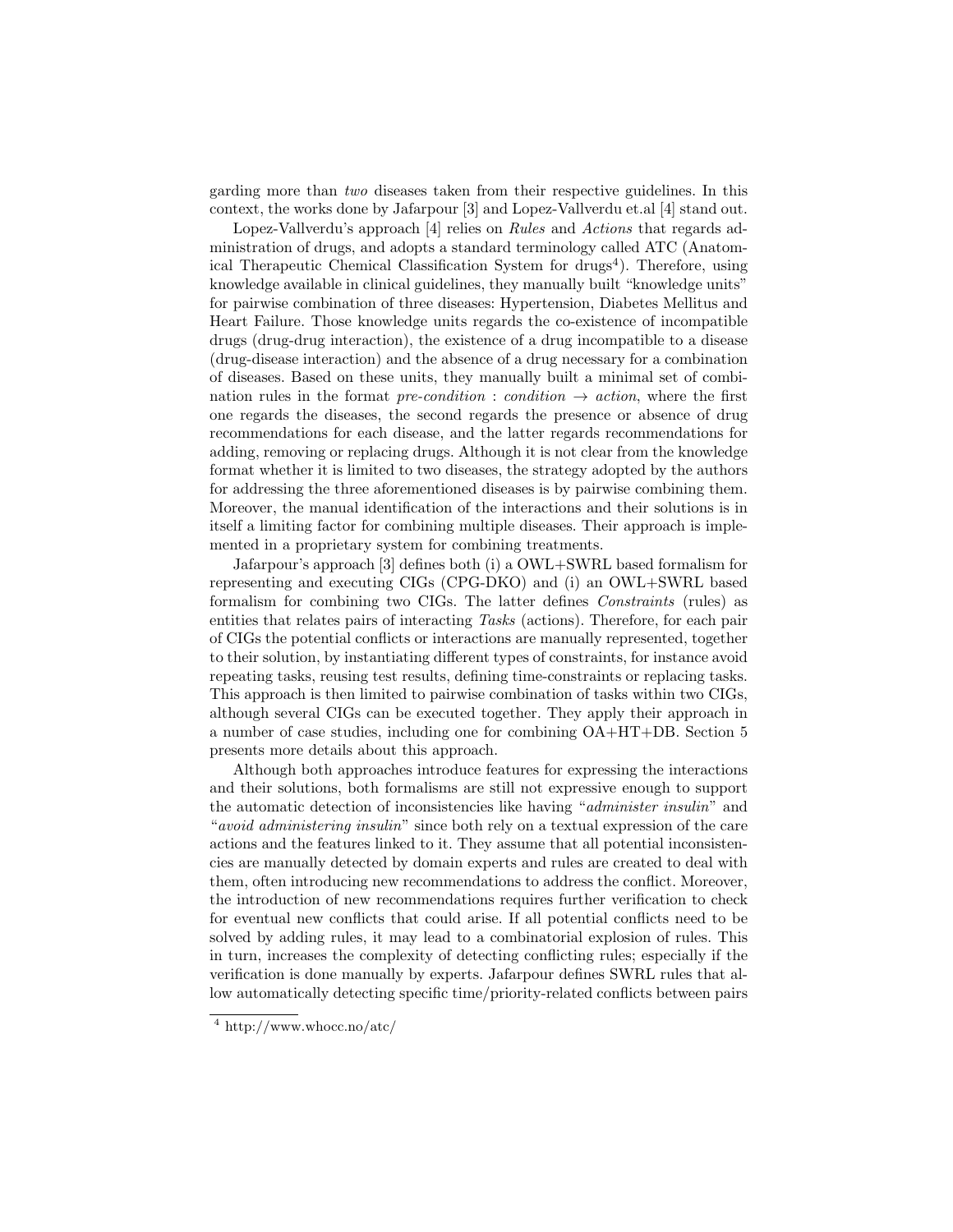of the introduced constraints, but does not address other types of conflicts and does not find eventual conflicts with existing tasks. Finally, both approaches gather the knowledge they created for the pairwise combined CIGs in order to address the combination of more than two CIGs. For example, the constraints created between OA+HT, OA+DB and HT+DB are gathered to address the combination of the three CIGs OA+HT+DB. However, this strategy is limited since it does not cover for instance a constraint from OA+HT whose solution conflict with recommendations from DB. They cope with comorbidity but are problematic in case of multimorbidity.

As illustrated in this section, existing works are not tailored to our objective of increasing the reasoning capability of CIGs to handle multimorbidity. We aim to define a method that allows evaluating set of recommendations and deriving certain types of interactions requiring little or no human intervention (e.g. rules manually created). The TMR model (proposed in [8], overviewed in Sect 3), supports this goal by enriching the description of actions (with the pre-conditions and the potential consequences) and separating actions from recommendation statements (pursue or avoid an action). Section 6 presents a summarized comparison among the related works and our approach.

# 3 Overview of the TMR Model

This section briefly summarizes the TMR model, presented in [8], where we investigated the core concepts required for representing recommendations within CGs. Figure 1 shows a UML diagram of the model. We consider the concepts as being atomic, since its compositionality is out of scope of this work.

- A Guideline is an aggregation of two or more Recommendations, whilst the latter is part of one Guideline.
- A Recommendation either recommends or non-recommends one Transition.
- $-$  A Transition is promoted by a single Care Action Type, which in turn can promote one or more Transitions.



Fig. 1. UML class diagram for the TMR Model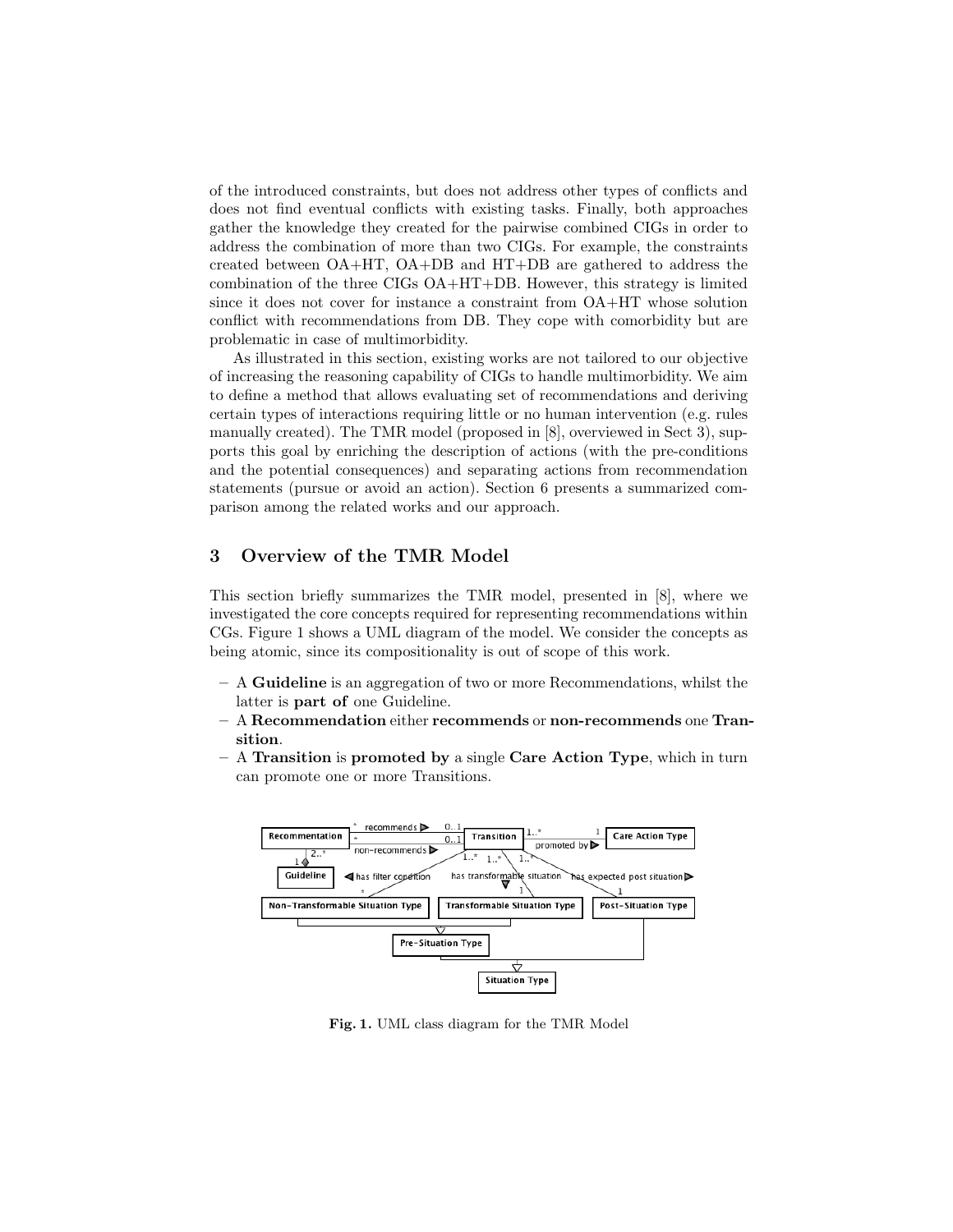- Situation Types can be Pre or Post-Situation Type in the context of different Transitions.
- Every Transition have:
	- one Transformable Situation Type through the relation has transformable situation,
	- one expected Post-Situation Type through the relation has expected post situation, and
	- some Non-Transformable Situation Types through the relation have as filter condition.

For example, Table 1 presents the recommendation "If the patient's temperature is over 37 degrees and he/she is over 10 years old then reduce the temperature by administering aspirin" decomposed into the TMR concepts.

In [8] we illustrated the applicability of TMR by describing the possible interactions among recommendations. These interactions can be contradictory, optimizable or reflect alternative recommendations (see Table 2). We advocated that the TMR concepts favor the detection of such interactions, which may require some attention from experts when combining CGs due to comorbidity. Moreover, we considered not all interactions are unwelcome (e.g. the recommendations to inverse transitions may be desirable and the alternative ones are useful to avoid conflicts) although they could still require attention (e.g. defining which alternative recommendation is preferred). In the following section we extend the TMR model for the specific task of representing and detecting the interactions.

| <b>Situation Type</b> | Represents a property and its admis-                    |                                             |  |  |
|-----------------------|---------------------------------------------------------|---------------------------------------------|--|--|
|                       | sible values                                            |                                             |  |  |
| Transformable         | Regards the situation that are ex-                      | Patient's temperature is                    |  |  |
| <b>Situation Type</b> | pected to be changed                                    | over 37 degrees                             |  |  |
| Non-                  | Regards the situation that hold as                      | Patient's age is over 10                    |  |  |
| Transformable         | filter condition                                        | years old                                   |  |  |
| <b>Situation Type</b> |                                                         |                                             |  |  |
| Post-Situation        | Regards the situation that are ex-                      | <i>Patient's</i> temperature<br>$i_{\rm s}$ |  |  |
| Type                  | pected to be achieved                                   | below 37 degrees                            |  |  |
| <b>Care Action</b>    | Represents the action types that can                    | Administer aspirin                          |  |  |
| Type                  | be performed by health care agents                      |                                             |  |  |
|                       | in order to change a situation.                         |                                             |  |  |
| Transition            | Represents the possibility of chang-                    | $Administering$ aspirin in                  |  |  |
|                       | ing a situation regarding a patient                     | patient over 10 years old                   |  |  |
|                       | by performing a care action type.                       | reduces its temperature be-                 |  |  |
|                       |                                                         | low 37 degrees                              |  |  |
|                       | <b>Recommendation</b> Represents a suggestion to either |                                             |  |  |
|                       | pursue or avoid a transition pro-                       |                                             |  |  |
|                       | moted by a care action type.                            |                                             |  |  |

Table 1. TMR Concepts Summary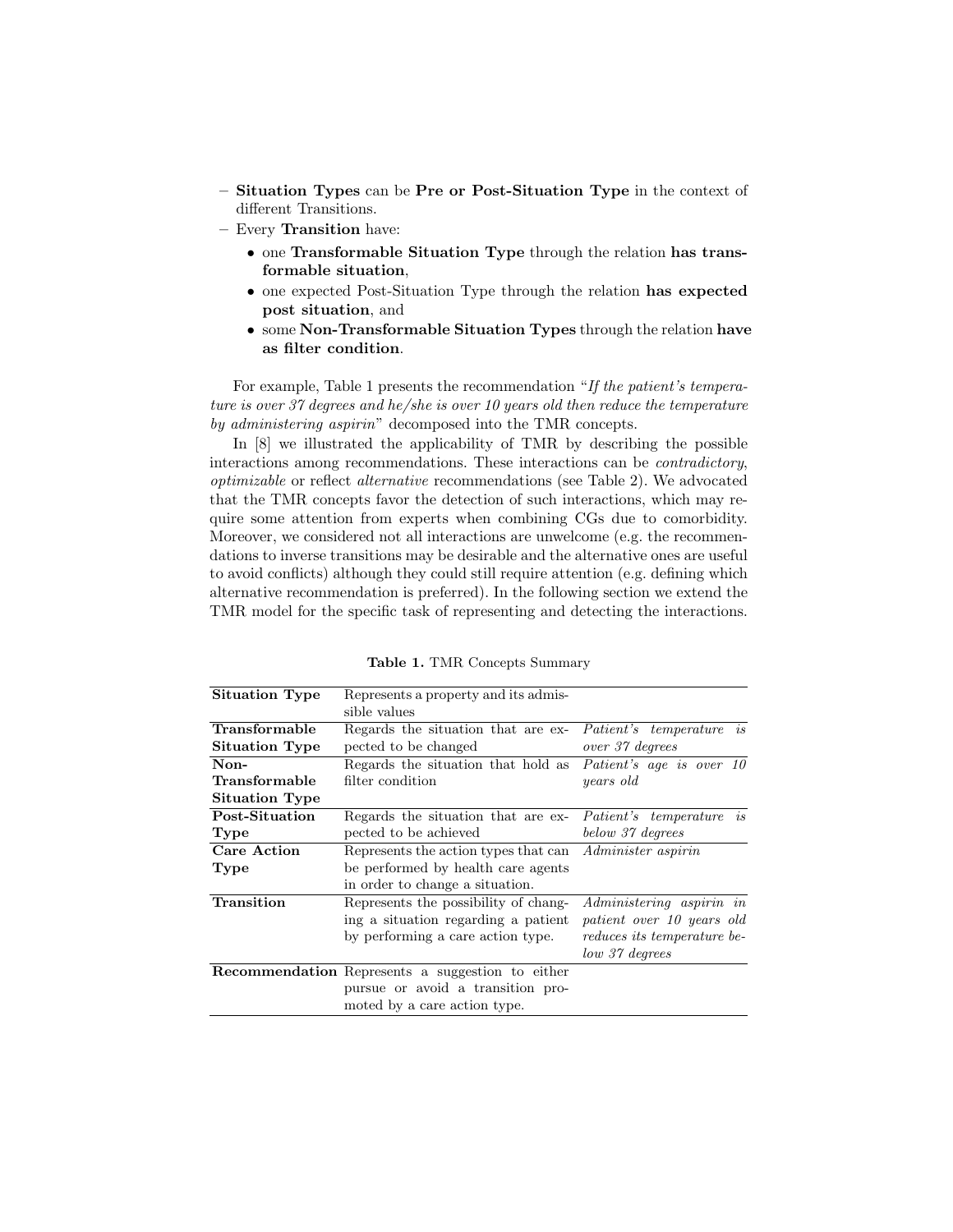Table 2. Interactions Summary

| Contradictory            | two recommendations that cannot be followed together                            |  |  |
|--------------------------|---------------------------------------------------------------------------------|--|--|
| <b>Interactions</b>      | without leading to an undesired (non-recommended) final                         |  |  |
|                          | situation                                                                       |  |  |
| Opposed                  | recommenda- - Do not administer aspirin to avoid increasing the risk            |  |  |
| tions to the same care   | of gastrointestinal bleeding                                                    |  |  |
| action                   | - Administer aspirin to handle inflammation                                     |  |  |
| Opposed                  | recommenda- - Do not adm. beta-blockers to avoid lowering blood pres-           |  |  |
| tions to similar transi- | sure                                                                            |  |  |
| tions                    | - Administer ACE inhibitor to <b>lower blood</b> pressure                       |  |  |
| Optmizable               | set of recommendations that are susceptible to optimization                     |  |  |
| <b>Interactions</b>      |                                                                                 |  |  |
|                          | Repeated recommenda- - Administer aspirin to reduce the risk of thrombus        |  |  |
|                          | tions to the same care - Administer aspirin to relief pain                      |  |  |
| action                   | - Administer aspirin to handle inflammation                                     |  |  |
|                          | Recommendations to in- - Administer ACE inhibitor to lower blood pressure       |  |  |
| verse transitions        | - Administer midodrine to <b>increase blood</b> pressure                        |  |  |
| Alternative              | set of recommendations that hold as alternatives.                               |  |  |
| <b>Interactions</b>      |                                                                                 |  |  |
| Repeated                 | recommen- - Administer aspirin to handle inflammation                           |  |  |
|                          | dations to the similar - Administer ibuprofen to handle inflammation            |  |  |
|                          | transitions promoted by - Administer naproxen to handle inflammation            |  |  |
| different care action    |                                                                                 |  |  |
|                          | Non-recommended tran- - Do not administer aspiring to avoid increasing the risk |  |  |
|                          | sition whose inverse tran- of gastrointestinal bleeding                         |  |  |
| sition is recommended    | - Adm PPI to decrease risk of gastrointestinal bleeding                         |  |  |

# 4 The TMR4I Model

The TMR4I model for detecting interactions among recommendations within CIGs is meant to support treating multimorbidity. This requires taking into account more than one CIG when defining a treatment plan. However, TMR4I may also be used to check for interactions within a single-disease guideline. The main concept in TMR4I is the interaction, which can be internal, among the recommendations themselves, or with some external knowledge base holding e.g. patient data (allergy information) or clinical knowledge (e.g. overdose). In this paper we focus on the internal interactions.

Figure 2 presents an UML class diagram for the TMR4I model. Elements presented in a gray-shade mean they were previously introduced. Those that have a slash sign before their names are further defined by FOL formulas (e.g.  $\sin \theta$ . The concept Recommendation is specialized into **/Internally In**teracting Recommendation (def. 1) to denote the ones that interacts with other recommendations. The interaction relation is reified as /Internal Recommendation Interaction and relates two or more Recommendations in the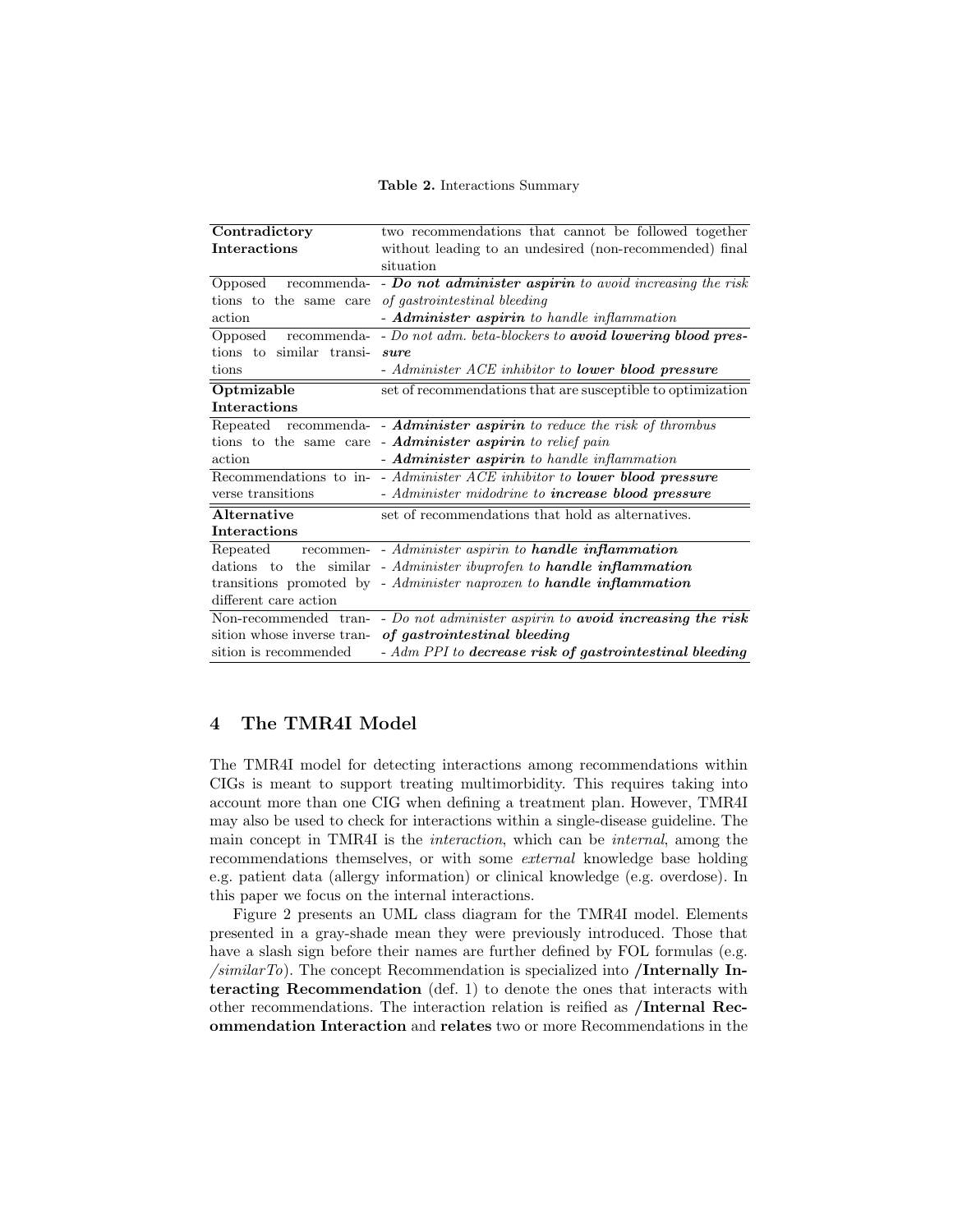

Fig. 2. UML class diagram for the TMR4I (partial) Model

context of a Guideline. The latter is also specialized into Single Disease Guideline and Composed Guideline, which is derived from the combination of two or more Guidelines.

We also introduce the binary relations /similarTo and /inverseTo between Transitions, which are required for detecting Interactions. In this work we consider a simple approach of comparing equality among Pre and Post-Situation Types, though these definitions would benefit from a richer definition of Situation Types and possible matches among them. Therefore, similar transitions (def. 2.1) are those whose Pre-Situation Types are the same, as well as the Post-Situation Types, but that are promoted by different Care Action Types (otherwise they are the same transition). Two transitions are inverse (def. 3.1) if the Pre-Situation Type of one is the Post-Situation Type of the other and vice-versa. The *similarTo* relation is symmetric and transitive (def. 2.2, 2.3), while the *inverseTo* is only symmetric (def. 3.2).

(1)  $\forall r, \exists i$  Recommendation(r) ∧ InternalRecommendationInteraction(i)  $relates(i,r) \leftrightarrow InternallyInteractingRecommendation(r)$ 

 $(2.1) \forall t1, t2, sa, sb, ca1, ca2$  Transition(t1) ∧ Transition(t2) ∧ CareActionType(ca1)

- ∧ CareActionType(ca2) ∧ promotedBy(t1,ca1) ∧ promotedBy(t1,ca1)
- ∧ differentFrom(ca1, ca2) ∧ SituationType(sa) ∧ SituationType(sb)
- ∧ hasTransformableSituation(t1,sa) ∧ hasTransformableSituation(t2,sa)
- ∧ hasExpectedSituation(t1,sb) ∧ hasExpectedSituation(t2,sb)
- $\Leftrightarrow$  similarTo(t1,t2)
- $(2.2) \forall t1, t2 \text{ similarTo}(t1, t2) \leftrightarrow \text{similarTo}(t2, t1)$
- (2.3)  $\forall t1, t2, t3 \text{ similarTo}(t1,t2) \land \text{similarTo}(t2,t3) \rightarrow \text{similarTo}(t1,t3)$
- $(3.1) \forall t1, t2, sa, sb$  Transition(t1) ∧ Transition(t2)
	- ∧ SituationType(sa) ∧ SituationType(sb)
	- ∧ hasTransformableSituation(t1,sa) ∧ hasTransformableSituation(t2,sb)
	- ∧ hasExpectedSituation(t1,sb) ∧ hasExpectedSituation(t2,sa)
	- $\leftrightarrow$  inverseTo(t1,t2)
- $(3.2) \forall t1, t2 \text{ inverseTo}(t1, t2) \leftrightarrow \text{inverseTo}(t2, t1)$

Figure 3 illustrates in a graphical notation the interactions discussed in Table 2. We depict the three main types of Interactions, Optmizable, Contradiction and Alternative Interactions as the initial letters followed by an exclamation mark connected to the interacting recommendations. An arrow that connects a Recommendation to a Transition means that the latter is recommended, while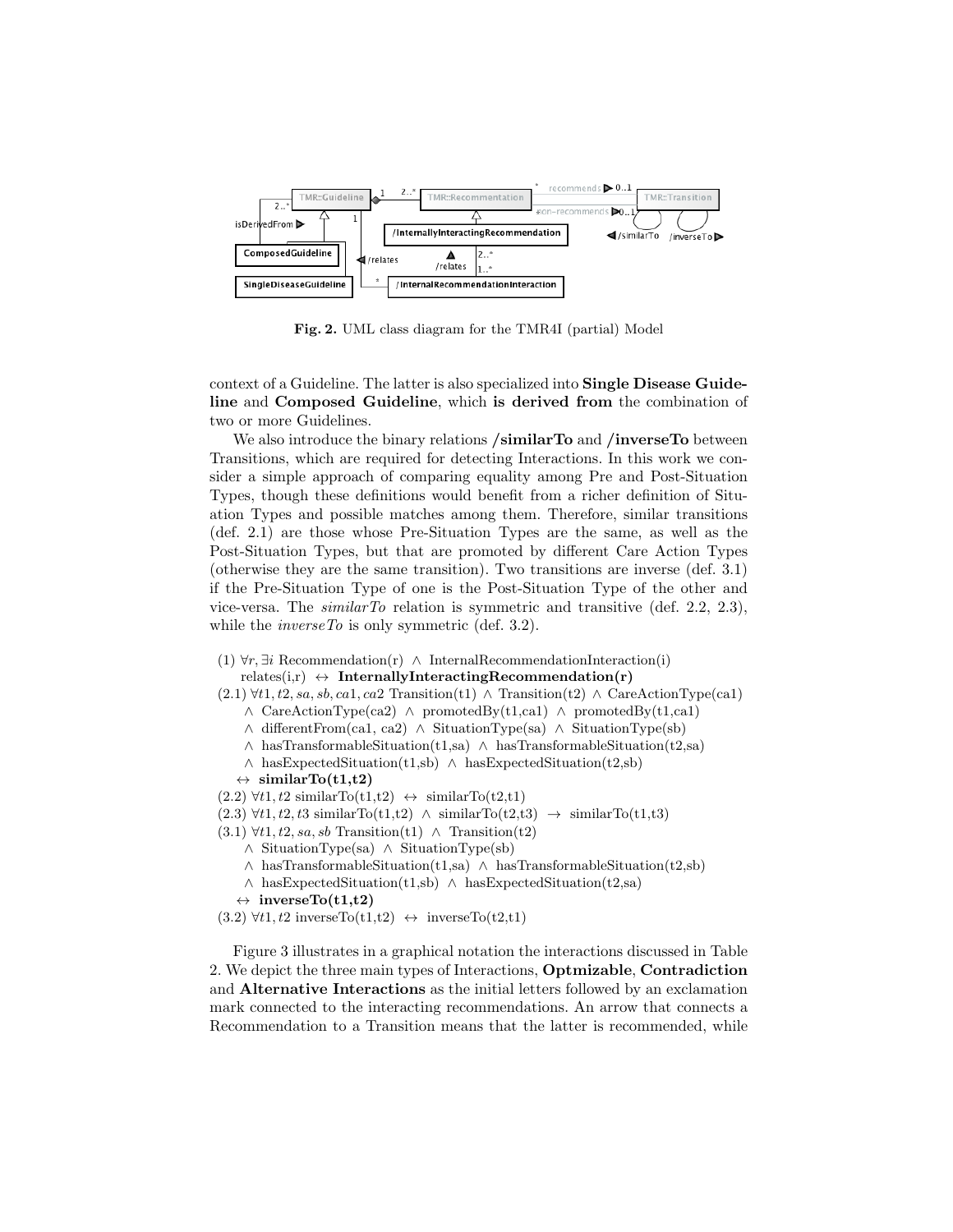

Fig. 3. Instance-schema for illustrating interactions among recommendations

an arrow ending with a cross means that the Transition is non-recommended. Another dotted arrow connecting a Care Action Type to a Transition means that the latter is promoted by the former. Finally a Transition is connected to Pre and Post-Situation Types respectively at its left and right hand sides. For example, the third interaction (from top to bottom) is an Optmizable Interaction among three recommendations for different Transitions promoted by Administer Aspirin.

Figure 4 details the TMR4I model with respect to the aforementioned types of Interactions, which are further specialized according to Table 2 as follows:

Contradictory Interaction due to Same Action: when two Transitions promoted by the same Care Actions Type are recommended and non-recommended  $(\text{def. 4})$ ;

(4)  $\forall q, r1, r2, t1, t2, ca$  Guideline(g) ∧ Recommendation(r1) ∧ Recommendation(r2) ∧ partOf(r1,g) ∧ partOf(r2,g) ∧ Transition(t1) ∧ Transition(t2)

 $\wedge$  recommends(r1,t1)  $\wedge$  nonRecommends(r2,t2)  $\wedge$  differentFrom(r1, r2)

- $\land$  CareActionType(ca)  $\land$  promotedBy(t1,ca)  $\land$  promotedBy(t2,ca)
- $\rightarrow \exists i$  ContradictoryDueToSameAction(i)  $\land$  relates(i,g)

```
∧ relates(i,t1) ∧ relates(i,t2)
```
Contradictory Interaction due to similar Transitions: when two similar Transitions are recommended and non-recommended (def. 5);

(5) ∀g, r1, r2, t1, t2 Guideline(g) ∧ Recommendation(r1) ∧ Recommendation(r2)  $\land$  partOf(r1,g)  $\land$  partOf(r2,g)  $\land$  Transition(t1)  $\land$  Transition(t2)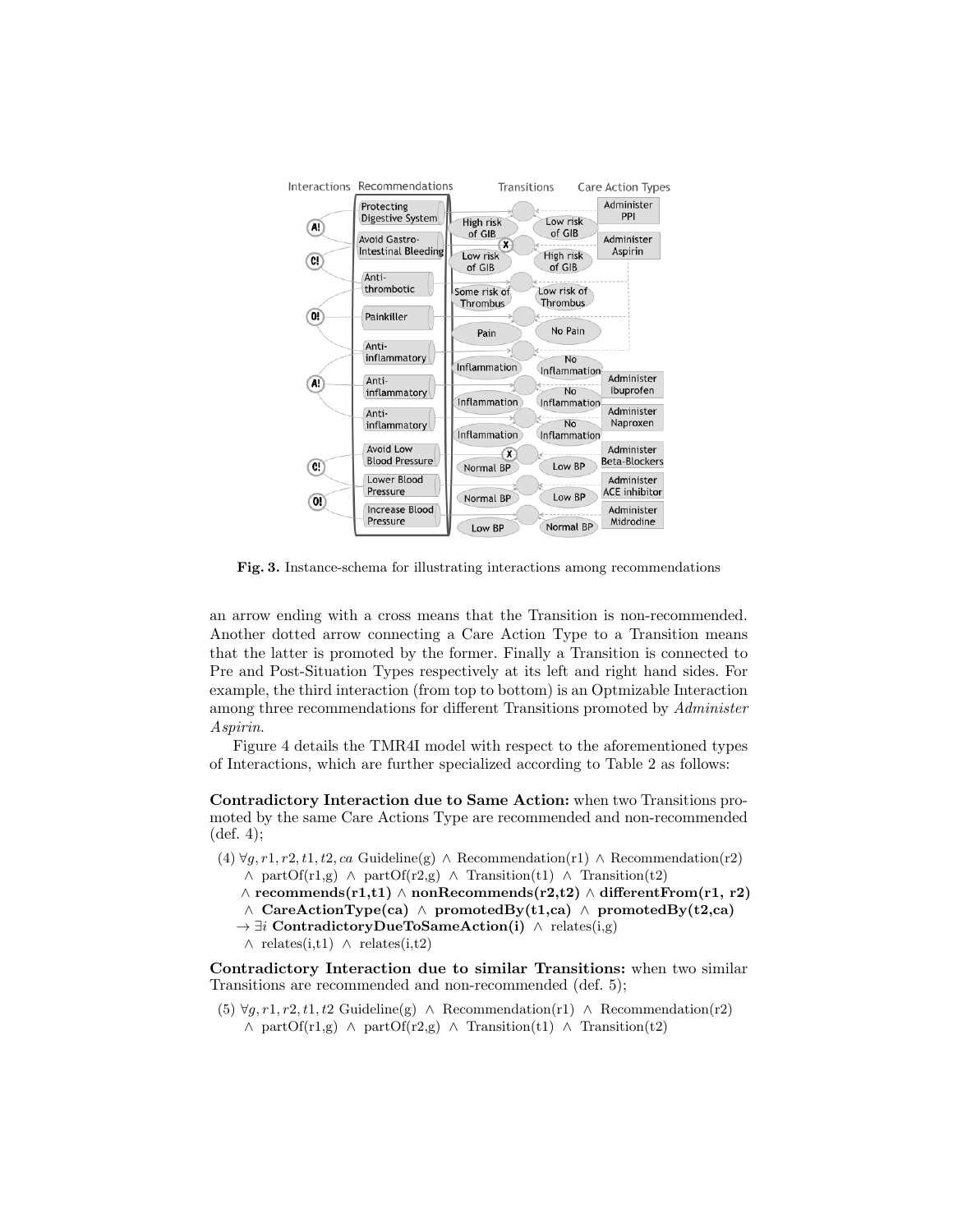

Fig. 4. UML class diagram for the TMR4I (partial) Model

 $\land$  recommends(r1,t1)  $\land$  nonRecommends(r2,t2)  $\land$  similarTo(t1, t2)  $\rightarrow \exists i$  ContradictoryDueToSimilarTransition(i)  $\land$  relates(i,g) ∧ relates(i,t1) ∧ relates(i,t2)

Alternative Interaction by similar Transitions: when similar Transitions are recommended (def. 6.1); this interaction is cumulative within a CIG, i.e. if a recommendation is related to two interactions of this type, they are the same interaction (def. 6.2)

 $(6.1) \forall g, r1, r2, t1, t2$  Guideline(g)  $\land$  Recommendation(r1)  $\land$  Recommendation(r2)  $\land$  partOf(r1,g)  $\land$  partOf(r2,g)  $\land$  Transition(t1)  $\land$  Transition(t2) ∧ recommends(r1,t1) ∧ recommends(r2,t2) ∧ similarTo(t1, t2)  $\rightarrow \exists i$  AlternativeBySimilarTransition(i)  $\land$  relates(i,g)  $\land$  relates(i,t1)  $\land$  relates(i,t2) (6.2)  $\forall r, i1, i2$  Recommendation(r) ∧ AlternativeBySimilarTransition(i1)

 $\wedge$  AlternativeBySimilarTransition(i2)  $\wedge$  relates(i1,r)  $\wedge$  relates(i2,r)  $\rightarrow$  sameAs(i1, i2)

Alternative Interaction by reversing effect: when two inverse Transitions are recommended and non-recommended (def. 7);

- (7)  $\forall g, r1, r2, t1, t2$  Guideline(g) ∧ Recommendation(r1) ∧ Recommendation(r2)  $\land$  partOf(r1,g)  $\land$  partOf(r2,g)  $\land$  Transition(t1)  $\land$  Transition(t2)  $\wedge$  recommends(r1,t1)  $\wedge$  nonRecommends(r2,t2)  $\wedge$  inverseTo(t1, t2)
	- $\rightarrow \exists i$  AlternativeByReversingEffect(i)  $\land$  relates(i,g)
	- ∧ relates(i,t1) ∧ relates(i,t2)

Optimizable Interaction due to inverse Transitions: when two inverse Transitions are recommended (def. 8);

(8)  $\forall g, r1, r2, t1, t2$  Guideline(g) ∧ Recommendation(r1) ∧ Recommendation(r2) ∧ partOf(r1,g) ∧ partOf(r2,g) ∧ Transition(t1) ∧ Transition(t2)  $\land$  recommends(r1,t1)  $\land$  recommends(r2,t2)  $\land$  inverseTo(t1, t2)  $\rightarrow \exists i$  OptimizableDueToInverseTransition(i)  $\land$  relates(i,g) ∧ relates(i,t1) ∧ relates(i,t2)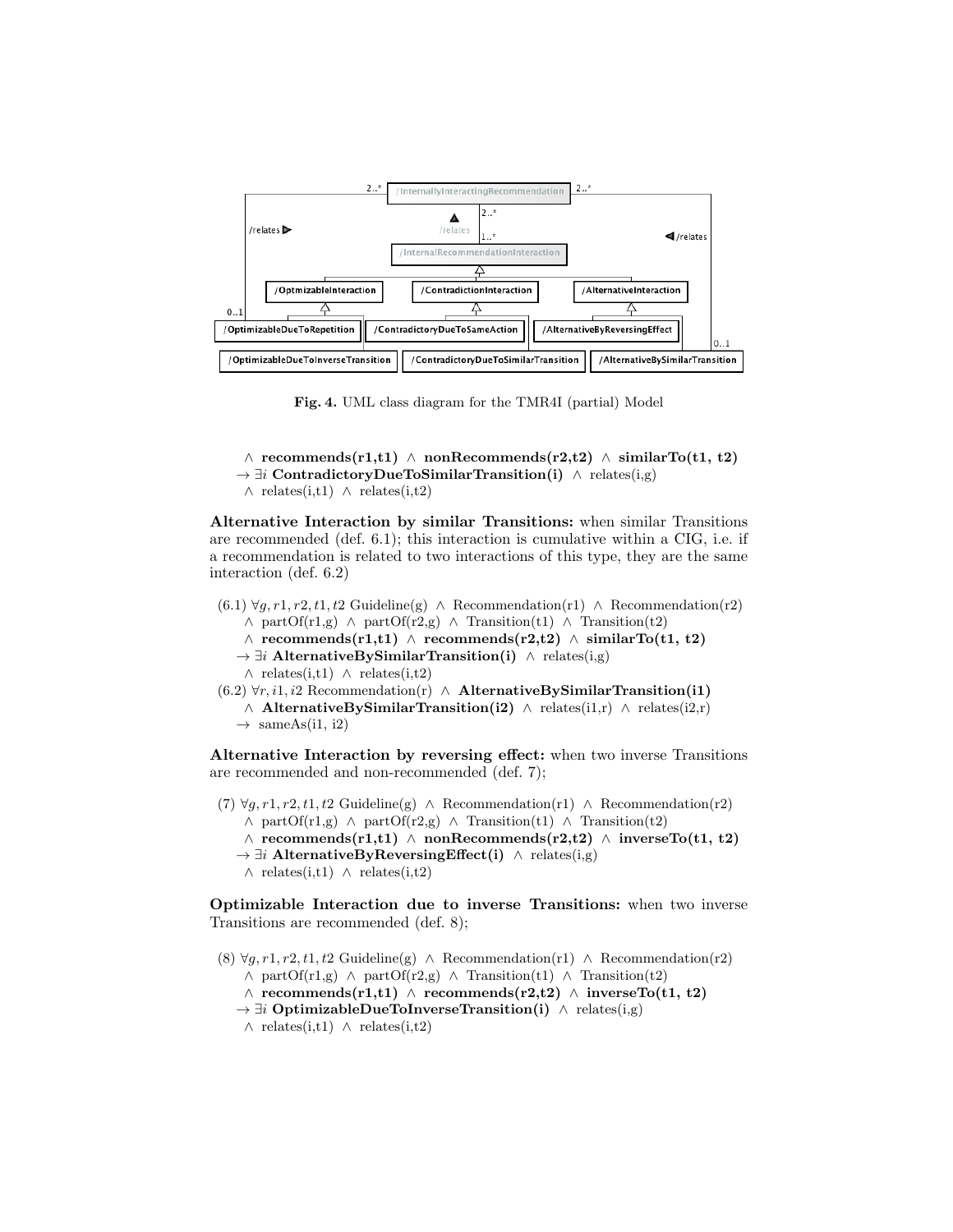Optimizable Interaction due to repetition: when Transitions promoted by a same Care Action Type are recommended (def. 9.1), this interaction is cumulative within a CIG, i.e. if a recommendation is related to two interactions of this type, they are the same interaction (def. 9.2)

```
(9.1) \forall g, r1, r2, t1, t2, ca Guideline(g) \land Recommendation(r1) \land Recommendation(r2)
     \land partOf(r1,g) \land partOf(r2,g) \land Transition(t1) \land Transition(t2)
```
 $\land$  recommends(r1,t1)  $\land$  recommends(r2,t2)  $\land$  differentFrom(r1, r2)

```
\land CareActionType(ca) \land promotedBy(t1,ca) \land promotedBy(t2,ca)
```

```
\rightarrow \exists i OptimizableDueToRepetition(i) \land relates(i,g)
```
∧ relates(i,t1) ∧ relates(i,t2)

```
(9.2) \forall r, i1, i2 Recommendation(r) \wedge OptimizableDueToRepetition(i1)
```

```
∧ OptimizableDueToRepetition(i2) \land relates(i1,r) \land relates(i2,r)
\rightarrow sameAs(i1, i2)
```
## 5 Evaluation on Multimorbidity Case Study

We evaluate the TMR4I model by applying it to a realistic experiment on combining 3 CIGs for Osteoarthritis<sup>5</sup> (OA), Hypertension<sup>6</sup> (HT) and Diabetes<sup>7</sup> (DB) taken from Jafarpour's thesis[3]. In this case study we make some adaptations to the TMR Model and represent just some recommendations that are relevant for the study of the interactions. We first introduce the experiment of [3] and then we discuss and compare with our approach.

Jafarpour (introduced in Section 2) creates constraints to resolve conflicts between tasks (recommendations) in two CIGs, as illustrated in Fig. 5. The three tasks regarding the administration of Ibuprofen or Naproxen are considered to be in conflict with the hypertension pathway, since these drugs may increase the blood pressure, according to experts. Then the constraints named conflict 1, 2 and 3 are manually introduced suggesting the replacement of these drugs by Tramadol or similar. The role of those constraints is to interfere in the execution of the CIGs, i.e. when a task that is to be executed has one of these constraints associated, then instead of executing the task, the constraint instruction will be followed. In this example, the instructions are for substituting the task.

The goal in Jafarpour's approach is to produce a reusable pairwise combination of CIGs, such that several pairwised combined guidelines can be executed together to handle multi-morbidity. Besides the combination of OA+HT, the approach is applied to combine OA+DB and HT+DB such that the three of them can be executed together. As we discussed in Section 2, the interactions are not completely addressed by this approach. For instance, Tramadol is recommended many times in order to address the aforementioned conflicts and also to address another conflict between OA and DB recommendations, where Tramadol is recommended to replace Aspirin as anti-thrombotic. Since recommending the same drug more than once may lead to overdose, it requires attention from the

 $^5$ www.nhstaysideadtc.scot.nhs.uk/TAPG%20html/Section%2010/osteoarthritis.htm

<sup>6</sup> pathways.nice.org.uk/pathways/hypertension

<sup>7</sup> pathways.nice.org.uk/pathways/diabetes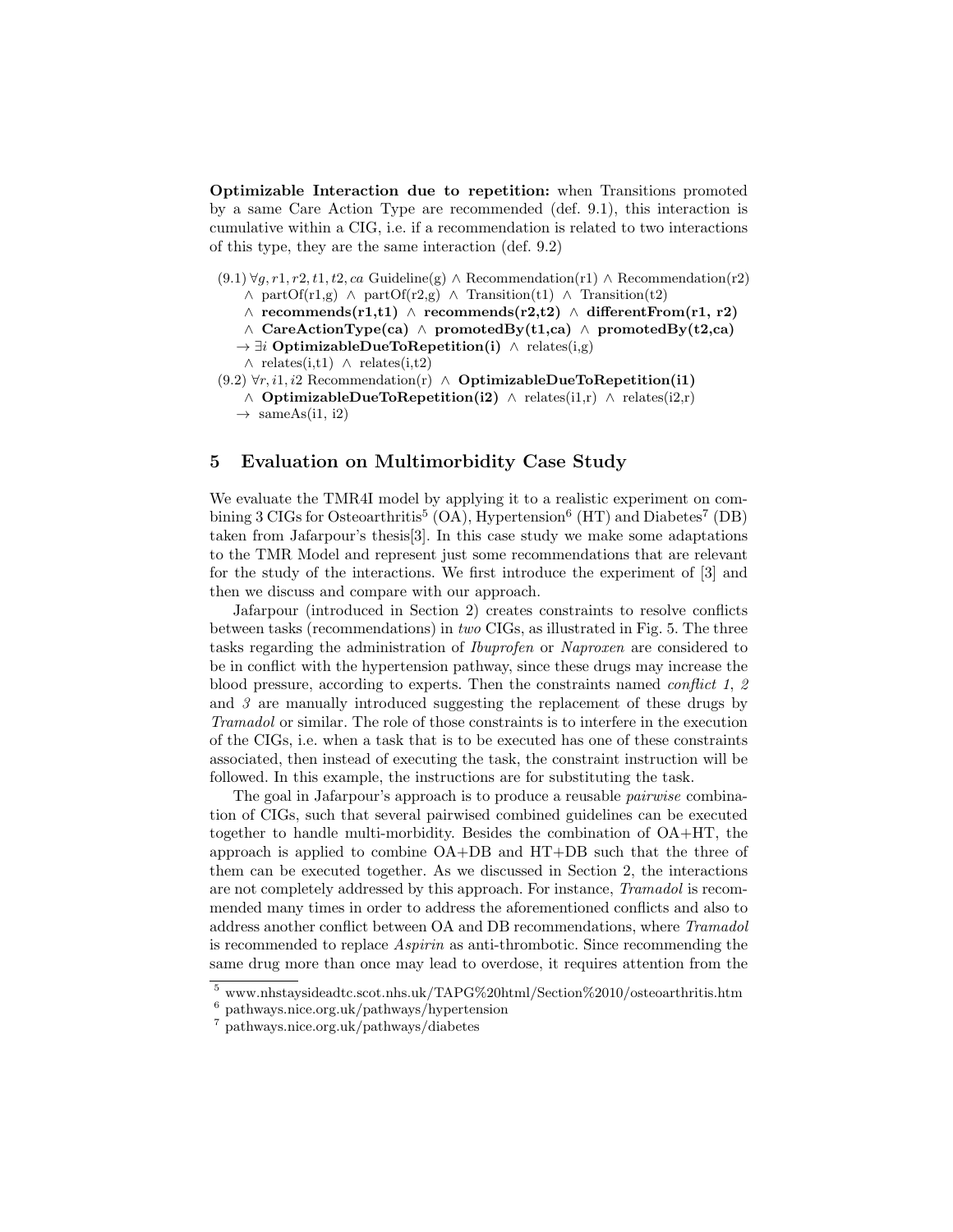

Fig. 5. The instantiation of the CPG-KPO and the parts of the osteoarthritis and hypertension pathways that participate in the merge [3]

experts. However, Jafarpour's approach does not detect the interaction we just mentioned.

In Fig. 6 we represent a (partial) merged CIG for OA+HT+DB and the identified interactions according to the TMR4I model. First, the effects that must be avoided for each disease, which are the reason for the conflicts, are explicitly represented as recommendations within each CIG (if this information is not yet available). E.g. for detecting the aforementioned conflict the recommendation "Avoid High Blood Pressure promoted by Administering Aspirin" is explicitly introduced in the HT CIG. Although this resembles the manual identification of the contradiction, it is actually not the case. Once this information is available as part of the CIG, it can be used to derive many interactions. The recommendations from the original CIG's are reused in order to create a merged CIG. Then, some interactions manually identified by Jafarpour can be derived (denoted as C! in the figure): (i) Administer ibuprofen to relief pain from OA contradicts Do not adminster ibuprofen to avoid increase the blood pressure from HT; (ii) Administer thiazide to lower the blood pressure from HT contradicts Do not adminster thiazide to avoid increase the level of blood sugar from DB; and (iii) Administer aspirin to lower the risk of thrombus from DB contradicts Do not adminster aspirin to avoid increase the risk of gastro-intestinal bleeding from OA.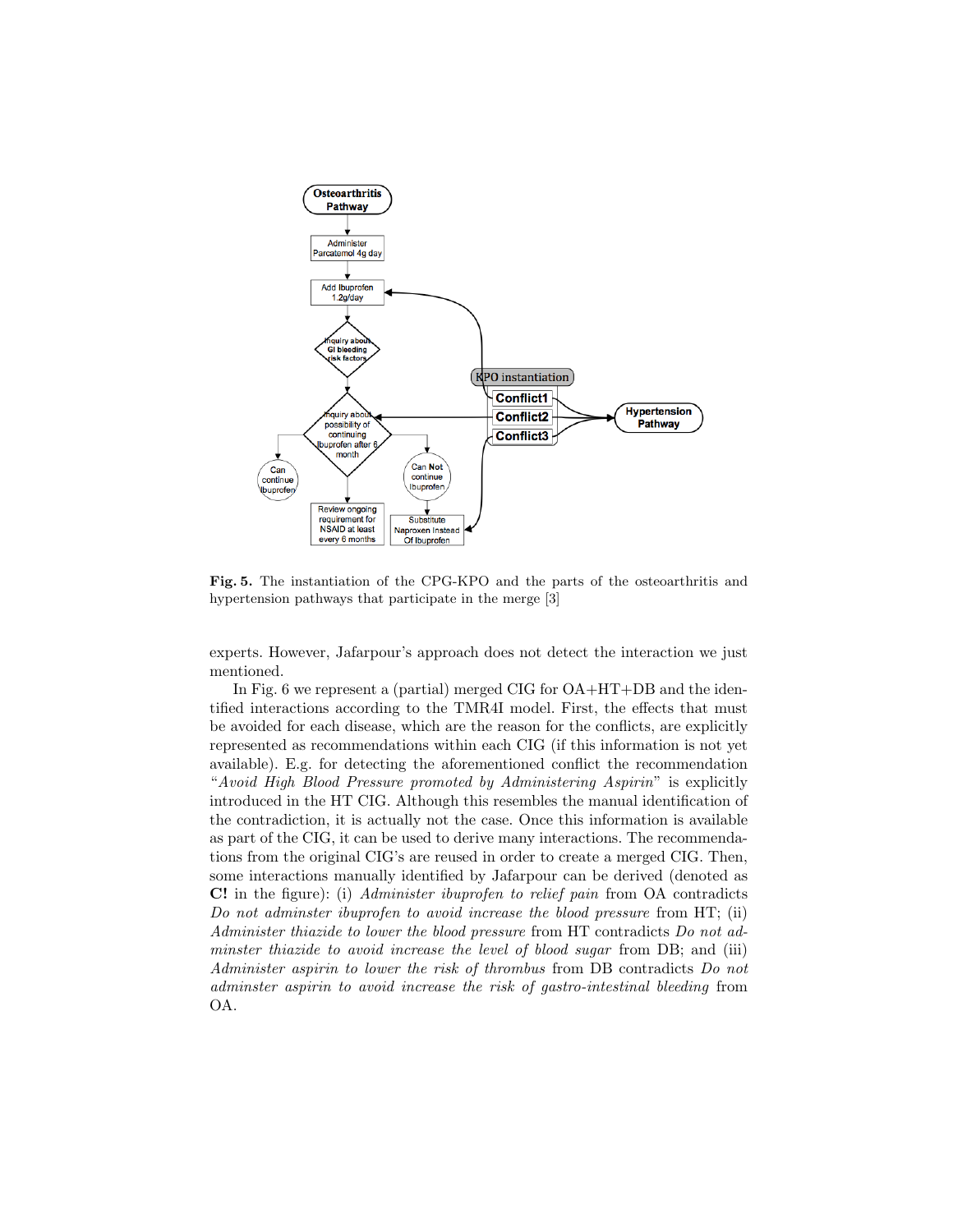

Fig. 6. Instance-schema illustrating the merged CIG for OA, HT and DB and the three contradictory interactions derived.

Then, we manually introduce solutions proposed by Jarfapour, depicted in Figure 7 as the last two recommendations (one of the solutions regarding reducing the quantity is not addressed, since it is out of scope of this work). The resultant CIG is further verified by applying the same method and other interactions can be derived (denoted as  $\bf{A}!$  and  $\bf{O}!$  in the figure): (i) an alternative interaction is derived between recommendations for Painkiller, (ii) another alternative interaction is derived between Anti-thrombotic recommendations and (iii) an optimization interaction is derived among the introduced recommendations for Administering Tramadol.

#### 6 Discussion and Future Work

Our evaluation shows that the TMR4I model outperforms other approaches in addressing the multimorbidity task by reusing and combining information. It improves the reasoning capabilities for deriving interactions among recommendations within several CIGs. Although there is space for improvements in the current model, we believe the benefits from a more detailed semantics for the CIG elements can already be observed.

While the related approaches [3, 4] provide a pairwise identification of conflicts by means of manually introducing rule-constraints, we are able to provide the following improvements: (i) (semi)automatable identification of interactions among recommendations; (ii) detecting interactions among several recommendations within several CIGs (instead of only pairwise combinations); (iii) (semi)automatable verification of the resultant CIG containing new recommendations eventually introduced to address conflicts. We consider the identification of interactions to be semi-automatable: (i) "semi" because it can be needed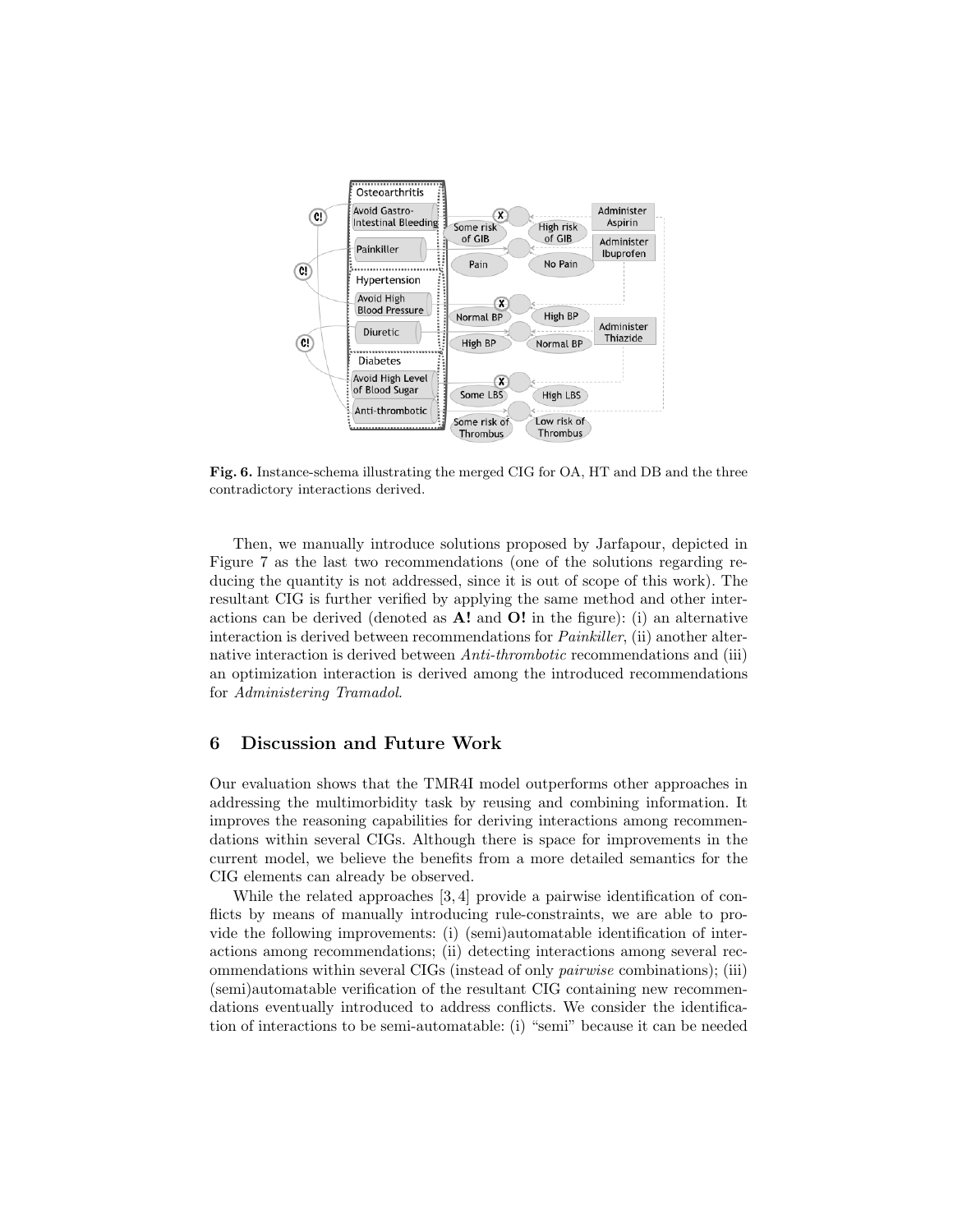

Fig. 7. Instance-schema illustrating new recommendations introduced into the merged CIG for OA, HT and DB and interactions identified.

to manually introduce implicit information required to identify the interaction and (ii) "automatable" because the formal rules defined in the model can automatically identify the interactions. Table 3 compares our approach to the two discussed in the related work.

As future work we plan to express and reason about hierarchies of Care Action Types (e.g. Administer Aspirin specializes Administer NSAD), as well as addressing sequencing, composition, time and quantities. Further improvements regard more detailed representation for situation types and recommendations, besides including goals, evidence and strength. Moreover, we believe that an external knowledge base providing extra information about the effects of care actions resulting from clinical trials can support both the identification of external conflicts (e.g. overdose or drug-drug interaction) as well as identification of solutions for conflicts (e.g. other drugs with same effect). Therefore we intend to reapply improved version of the model to new case studies.

Finally, we are investigating the use of Semantic Web technologies to implement the TMR4I model. This will allow us to benefit from reusing medical knowledge and terminologies already available, as well as by providing reusable clinical knowledge. The basic aspects of TMR4I can be implemented in OWL 2 DL and SWRL in a straightforward fashion. However, definitions 4, 5, 6.1, 7, 8 and 9.1 currently introduce a new individual in the consequent of the rule. This is not supported by SWRL and OWL. We are considering two approaches to this problem: 1) a hybrid solution using SPARQL as procedural attachments, giving us non-standard semantics, or 2) a reformulation of the rules. The latter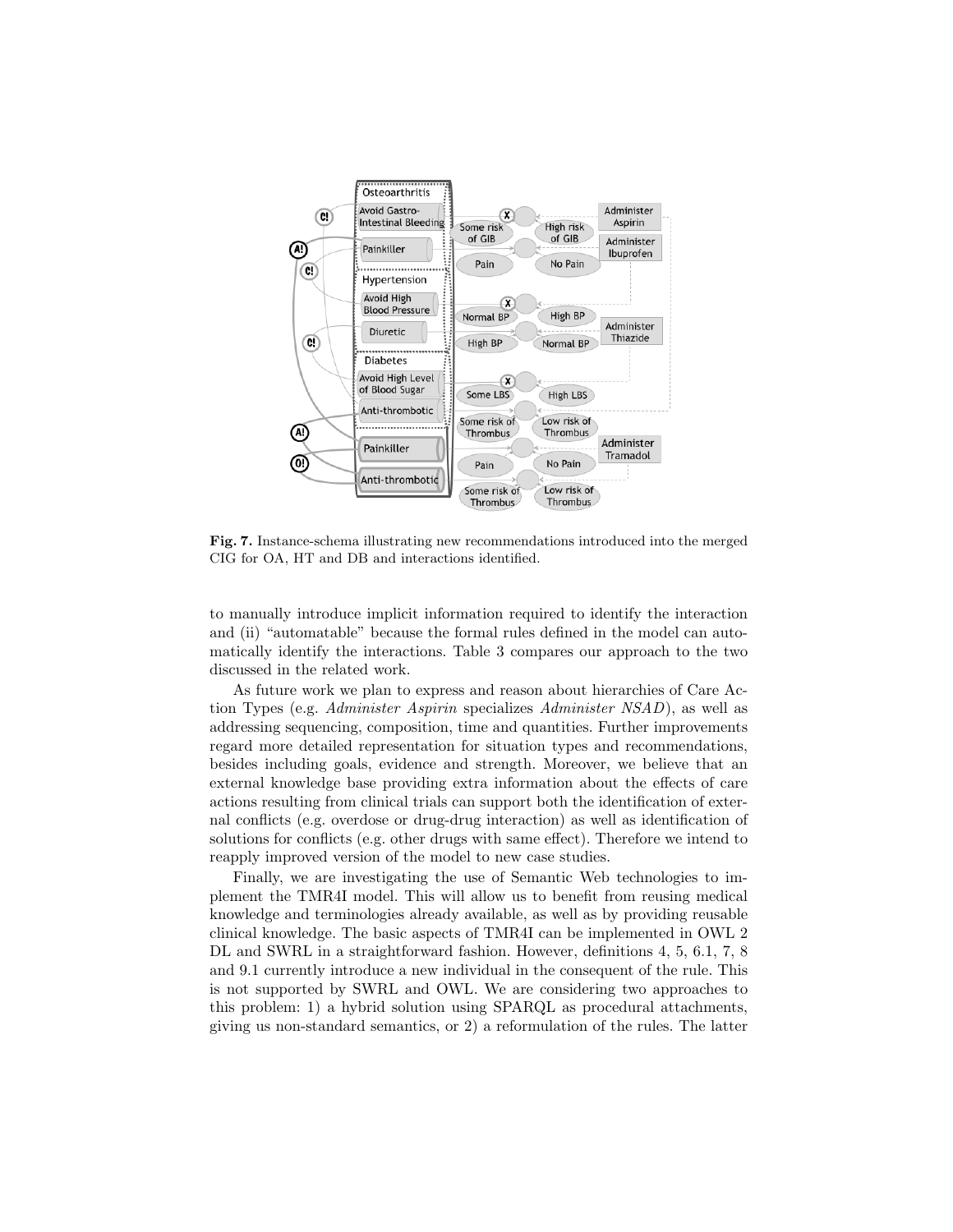|  | Table 3. Comparison to a related work |  |  |  |
|--|---------------------------------------|--|--|--|
|--|---------------------------------------|--|--|--|

|                       | Jafarpour[3]            | Lopez-Vallverdu[4]         | TMR4I Model            |  |
|-----------------------|-------------------------|----------------------------|------------------------|--|
| Core                  | Tasks<br>(actions)<br>& | Actions & Rules            | $TMR + Interactions$   |  |
| Concepts              | Constraints (rules)     |                            |                        |  |
| RepresentationTextual |                         | Textual                    | Structured             |  |
| of Action             | Not favor reasoning     | Not favor reasoning        | Favor reasoning        |  |
| Language              | $OWL + SWRL$            | Rule-<br>Proprietary       | Conceptual model       |  |
|                       |                         | based Notation             | $UML + FOL$            |  |
| <b>Standard</b>       | No                      | Yes, ATC                   | Not yet                |  |
| terminologies         |                         |                            |                        |  |
| CIG                   | Manual                  | Manual                     | Manual                 |  |
| knowledge             |                         |                            |                        |  |
| acquisition           |                         |                            |                        |  |
| Reuse of              | Yes, associating rules  | Yes, by reusing the        | Yes, copying recom-    |  |
| CIG                   | to the original tasks   | standard terminology       | mendations,<br>sharing |  |
| knowledge             |                         |                            | actions/transitions    |  |
| <b>Interactions</b>   | Manual                  | Manual                     | Semi-automatable       |  |
| <b>Identification</b> | Pairwise                | Pairwise                   | Among several CIGs     |  |
| <b>Solutions</b>      | Manual                  | Manual                     | Manual                 |  |
| Identification        | Introduced as text in   | Introduced<br>as stan-     | Introduced as TMR      |  |
|                       | SWRL constraints        | dard text in a Rule        | recommendations        |  |
| Outcome               | Automated by SWRL       | Manual                     | Semi-automatable       |  |
| Verification          | rules, limited applica- |                            | Verifiable by the same |  |
|                       | bility                  |                            | approach               |  |
| Reuse of the          | limited identi-<br>Yes. | limited<br>identi-<br>Yes. | Yes                    |  |
| Outcome for           | fication of conflicts   | fication of conflicts      |                        |  |
| Combination           | among $+2$ CIGs         | $among +2CIGs$             |                        |  |
| Implemented           | Yes, allow executing    | Yes, allow combining       | No                     |  |
|                       | together many pair-     | many treatments            |                        |  |
|                       | wise combined CIGs      |                            |                        |  |

is problematic as the individuals serve to 'group' interacting recommendations, something that is not possible using OWL 2 DL and SWRL.

# 7 Conclusion

With the ever aging of the population, multimorbidity is becoming a huge problem and require appropriate tools supporting the physicians to design adapted treatment plans. To this end, we have introduced in this paper the TMR4I as a conceptual model for detecting interactions among recommendations within several CIGs. The result outperforms other studied approaches for addressing multimorbidity by relying on a more detailed semantics for representing the recommendations. Our approach favor combining several CIGs since it allows (semi)automatically identifying interactions among many recommendations